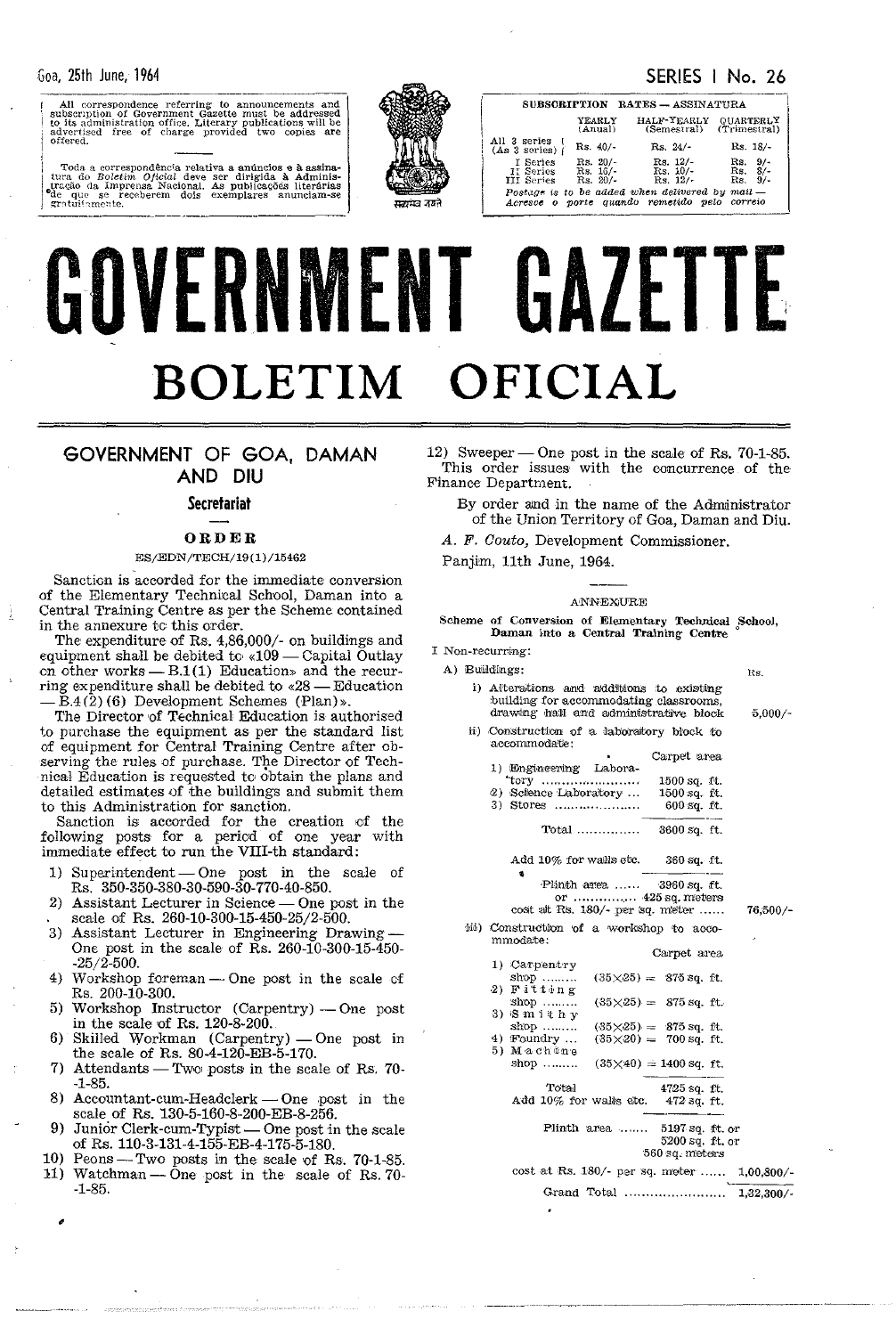$4,000/-$ 

20,000/-

 $8,000/-$ 

 $8.000 / -$ 

 $12.006$ /-

 $12,000/-$ 

 $10,000/ 10,000/$ -

 $1,50,000/$ -

 $3,01,000/-$ 

 $2.500/$ iv) Students amenities: One water cooler...

| iv) Students amenities: One water cooler                  | $2.500/-$                | iv) Drawing Boards, T-squares, Drawing |
|-----------------------------------------------------------|--------------------------|----------------------------------------|
|                                                           |                          | v) Workshops:                          |
|                                                           |                          |                                        |
| B) Equipment:<br>i) Furniture, office equipment and audio | $12.000/-$               | 7) Cost of erection and miscellaneous  |
| ii) Science Laboratories<br>iii) Engineering Laboratories | $20,000/-$<br>$35.000/-$ |                                        |

# II Recurring:

A) Staff:

| S1.          | Designation                                         |                                                                                                  | Total        |                       | Monthly emoluments |                | Total per | Total for<br>Nos. in  |  |
|--------------|-----------------------------------------------------|--------------------------------------------------------------------------------------------------|--------------|-----------------------|--------------------|----------------|-----------|-----------------------|--|
| No.          | of post                                             | Scale of pay                                                                                     | Nos.         | Pay                   | D. A.              | Total          | annum     | col. 4                |  |
| $1^{\circ}$  | $\mathbf{2}$                                        | 3                                                                                                | 4            | 5                     | 6                  | $\overline{7}$ | 8         | 9                     |  |
|              |                                                     |                                                                                                  |              | Rs.                   | Rs.                | Rs.            | Rs.       | Rs.                   |  |
| 1.           | Superintendent                                      | 350-350-380-30-590-30-770-40-850                                                                 | 1            | 500                   | Nil                | 500            | 6000      | 6000                  |  |
| 2            | Assistant Lecturer in Engi-<br>neering              | 260-10-300-15-450-25/2-500                                                                       | 1            | 380                   | 20                 | 400            | 4800      | 4800                  |  |
| 3.           | Assistant Lecturer in Engl-<br>neering Drawing      | $-260 - 10 - 300 - 15 - 450 - 25/2 - 500$                                                        | 1            | 380                   | 20                 | 400            | 4800      | 4800                  |  |
| 4            | Assistant Lecturer in Sci-<br>ence (Phy $\&$ Chem.) | 170-10-290-EB-15-380                                                                             | 1            | 265                   | 40                 | 305            | 3360      | 3660                  |  |
| ŏ.           | Draftsman (Mechanical)                              | 160-10-300                                                                                       | 1            | 230                   | 40                 | 270            | 3240      | $3240 -$              |  |
| 6            | Workshop Foreman                                    | 200-10-300                                                                                       |              | 250                   | 40                 | 290            | 3480      | 3480                  |  |
|              | Workshop Instructors                                | 120-8-200                                                                                        | 4            | 160                   | 35                 | 195            | 2340      | 9360                  |  |
| я            | Skilled Workmen                                     | 80-4-120-EB-5-170                                                                                | 4            | 125                   | 20                 | 145            | 1740      | 6960                  |  |
| 9            | Attendants                                          | $70 - 1 - 85$                                                                                    | 5            | 77.50                 | 17                 | 94,50          | 1134      | 5670                  |  |
| 10           | Senior Clerk                                        | 130-5-160-8-200-EB-8-256                                                                         | 1            | 193                   | 35                 | 228            | 2736      | 2736                  |  |
| $11^{\circ}$ | Junior Clerk Cum-Typist                             | 110-3-131-4-155-EB-4-175-5-180                                                                   | 1            | 145                   | 20                 | 165            | 1930      | 1980                  |  |
| 12           | Peon                                                | $70 - 1 - 85$                                                                                    | 2            | 77.50                 | 17                 | 94,50          | 1134      | 2268                  |  |
| 13           | Watchman                                            | $70 - 1 - 85$                                                                                    | 1            | 77,50                 | 17                 | 94.50          | 1134      | 1134                  |  |
| 14           | Sweeper                                             | $70 - 1 - 85$                                                                                    | $\mathbf{1}$ | 77.50<br>$\mathbf{r}$ | 17                 | 94,50          | 1:1.34    | 1134                  |  |
|              |                                                     |                                                                                                  |              |                       |                    |                |           | 57222<br>57300        |  |
|              |                                                     | B) Contingencies (Elect. Water, etc.) at Rs. 60 per student for 40 students each in four classes |              |                       |                    |                |           | 57300<br>3600<br>9600 |  |
|              |                                                     |                                                                                                  |              |                       |                    |                |           | 70500                 |  |

# **Finance Department**

# **Notification**

# FD/REV/2-31/64/FS/13458/64

An extract of the S. O. 1019 pertaining to the Dadra and Nagar Haveli and Goa, Daman and Diu (Taxation Concessions) Amendment Order, 1964 as published in the Gazette of India Extraordinary Part II Section 3 Sub-section (ii) dated 21-3-64, is<br>republished for the information of the public.

V. S. Srinivasagopalan, Deputy Secretary (Finance).

Panjim, 16th June, 1964.

# MINISTRY OF FINANCE

# (Department of Revenue and Company Law)

# New Delhi, the 21st March, 1964

S. O. 1019 - In exercise of the powers conferred by Section 46A of the Gift-tax Act, 1958 (18 of 1958), the Central Government hereby makes the following amendment to the Dadra and Nagar Haveli and Goa, Daman and Diu (Taxation Concessions) Order,  $1964$ , namely:  $-$ 

1. This Order may be called the Dadra and Nagar Haveli and Goa, Daman and Diu (Taxation Concessions) Amendment Order, 1964.

2. In the Dadra and Nagar Haveli and Goa, Daman and Diu (Taxation Concessions) Order, 1964, in paragraph 22, for sub-clause (b) of clause (4), the following sub-clause shall be substituted, namely: -

 $f(b)$  in the case of taxable gifts made before the 25th day of March, 1964, which are assessable either in the assessment for the year commencing on the 1st day of April, 1964 or 1st day of April 1965, the payment required to be made under section 18 of the Gift-tax Act, 1958 in accordance with sub--clause (a) may be made on or before the 24th day of April, 1964".

(No. 17 F. No. 1(49)-63/TPL.).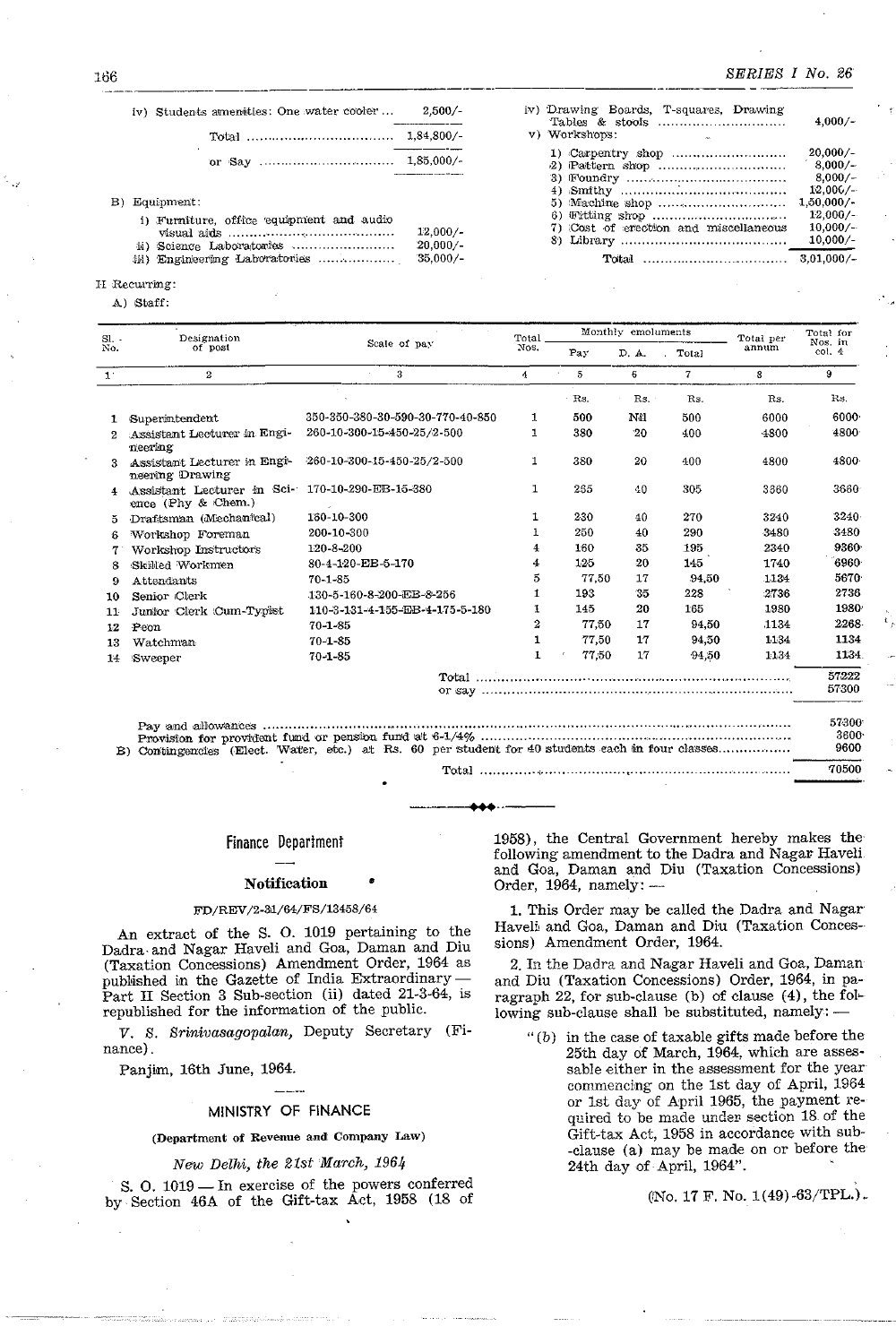o

# Law Department

Judicial Commissioner's Court of Goa. Daman and Diu

### Rule made by the Court of the Judicial Commissioner of Goa, Daman and Diu according to the Section 14 (1) of the Goa, Daman and Diu (Judicial Commissioner's Court) Regulation 1963

With the revocation of «Codigo das Custas Judidais do Ultramar», in view of Court Fees Act coming into force, this Court frames the following Rule in pursuance of section 14(1) of the Regulation.

Henceforth no registrations en a previsional basis and subsequent communications to the lower Courts shall be effeeted in this Judieial Commissioner's Courts in respect of those registered at· the Bar Council of any State and who. intend to practice as .advocates in the Oourts of Goa, Daman & Diu, after the registration is duly authorised by the order of the Judicial Commissioner unless the interested party hands over in this Court a revenue stamp of Rs. 25/-.

Judicial Commissioner's Court, in Panjim, 12th June, 1964.

> Alvaro Jose Maria da Silva Dias Judicial Commissioner of Goa, Daman and Diu

> > V. N. Palekar

# Additional Judicial Commissioner

The following Act of Parliament received the assent of the President on the 16th May 64 and is hereby published for general information.

S. Balakrishnan, Law Secretary·

'r'

ţ

•

# MINISTRY OF LAW

# (Legislative Department)

New Delhi, the 16th May, 1964 Vaisakha 26, 1886 (Saka)

# THE GOA, DAMAN AND DIU JUDICIAL COMMISSIONERS'S COURT (DEOLARATION AS HIGH COURT) ACT, 1964

# 'No. 16 of 1964

# (16th May, 1964)

An Act to declare the Judicial Commissioner's Court for Goa, Daman and Diu to, be a High Court for certain purpcses of the Constitution.

BE it enacted by Parliament in the Fifteenth Year of the Republic of India as follows:-

Short title and commencement. 1. (1) This Act may.be called the Goa, Daman and Diu Judicial Commissioner's Court (Declaration as High Court) Act, 1964.

• 10 of 1963. (2) It shall be deemed to' have come into force on the date of commencement of the Goa, Daman and Diu (Judicial Commissioner's Court) Regulation, 1963.

Definition. 2. In this Act, "article" means an article of the Constitution .

.. \_\_ . \_\_ ...... \_. \_\_ •.. \_--------

Declaration 3. The Court of the Judicial Commis-<br>of Goa, Data circums from the United transitions of  $\Omega$ of Goa, Da-<br>man and<br>Diu Jundi- Daman and Diu (hereinafter referred to Italian and Daman and Diu (hereinafter referred to Diu Judicial Commissioner's Court) is cial Com· as the Judicial Commissioner's Court) is hereby declared to be a High Court for Court as<br>High Court<br>for certain the purposes of articles  $132$ ,  $133$  and  $134$ . purposes.

Appeals to<br>the Supreme Court not to be barred on<br>account of judgment, etc., being of a single Judge. 4. An appeal shall lie to the Supreme Court under the provisions of article 133 from any judgment, decree or final order of the Judicial Commissioner's Court notwithstanding that such judgment, decree or final order is that of a single Judge.

Appeals to Supreme Court from judgment, decree, etc.,<br>passed or made by Commissi-5. Subject to any rules made under article 145 or any other law as to the time within which appeals to the Supreme' Court are to be entered, an appeal shall lie to that Court from a judgment, decree or final order of the Judicial Commissioner's Court, under the provisions of article 132 or article 133, or from a judgment, final order or sentence of such Court under the provisions of article 134:

> Provided that an appeal may be preferred within ninety days from the date of passing of this Act from a judgment, decree, final order or sentence passed or made by the Judicial Commissioner's Court before that date.

Exceptions and modi-6. The provisions of Chapter V of Part VI of the Constitution shall in their application to the Judicial, Commissioner's Court have effect subject to the following exceptions and modifications, namely:

> (a) the provisions of articles 216, 217, 218, 220, 221, 222, 223, 224, 224A, 225, 230 and 231 shall not apply;

(b) references  $-$ 

(i) in article 219, in the prcviso to clause (3) of article 227 and in article 229 to the Governor shall be construed as references to the administrator of the Union territory of Goa, Daman and Diu;

(ii) in articles 219 and 229 to the State (except in the expression «the State Public Service Commission» ) shaH be construed as references to the Union territory of Goa, Daman and Diu;

 $(c)$  the reference to the State Public Service Ccmmission in the proviso to clause (1) of article 229 shall be construed as a reference to the Union Public Service Commission.

7. Any person aggrieved —

(a) by any judgment, decree, order or sentence of the Tribunal de Relação passed or made before the 20th Decem· ber, 1961, against which an appeal would lie to a. superior court in Portugal in accordance with law but could not be preferred by reason of Goa, Daman

subject to which the provisions of Chapter Constituto the Judicial Commissioner's

fications

Judicial

oner's Court.

V of Part VI of the tion apply Court.

lie to the Supreme Court from judgment, decree, etc., passed or made by Tribunal de Re1aQao

Appeals to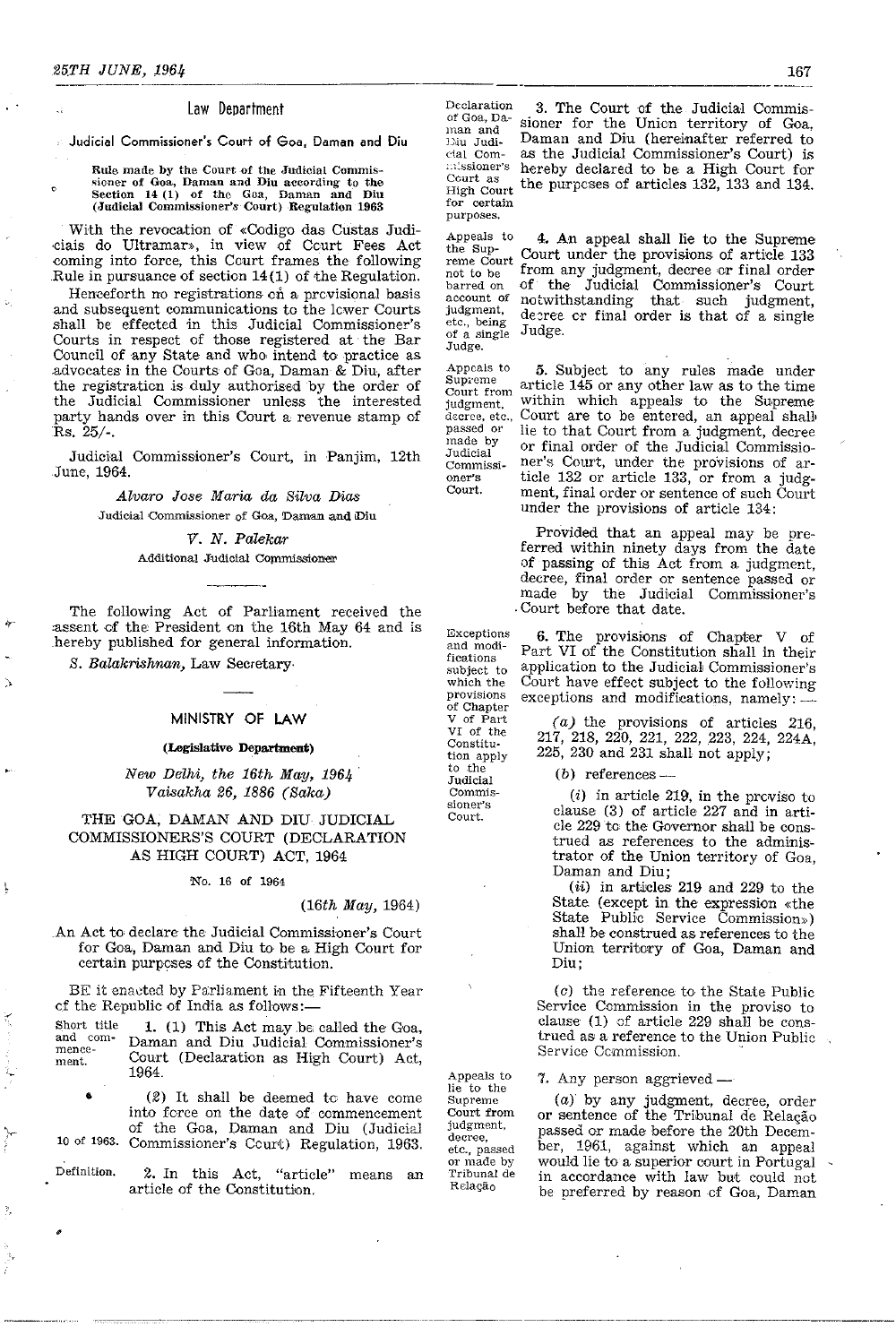and Diu becoming part of the territcry of India, or against which an appeal having been preferred to a superior court in Portugal in accordance with law had not been disposed of before the said date; or

(b) by any judgment, decree, crder or sentence of the Tribunal de Relação passed or made on or after the 20th December, 1961,

may, within ninety days from the date *ci'*  passing of this Act, prefer an appeal from such judgment, decree, order or sentence to the Supreme Court as if such judgment, decree, order or sentence has been passed or made by the Judicial Commissioner's Court.

**Repeal of section** 7· **of Act 1**  of 1962,

8. Section 7 of the Goa, Daman and Diu (Administration) Act, 1962, is hereby repealed.

# R. C. S. SARKAR,

*Secy. to the Govt. of India* 

# Notification

In exercise of powers conferred by sub-section (2) of section 3 of the Goa, Daman and Diu (Laws) No.2, Regulation 1963, the Lieutenant Governor hereby appoints the 1st day of July 1964 as the date on which the provisions of the Act mentioned in the Schedule 'below shall come into force in the Union Territory of Goa, Daman. and Diu,

# SOHEDULE

The prevention of cruelty to animals Act, 1960.

By order and in the name of the Lieutenant Governor of Goa, Daman and Diu.

*S. Balakrishnan,* Law Secretary.

Panjim, 17th July, 1964. ----++' •• ---

# Industries and labour Department

# $LC/5/63$

# Payment of Wages Act, 1936

In exercise of the powers conferred by Section 26 of the Payment of Wages Act, 1936 (IV of 36) the Govemment of Goa, Daman and Diu is pleased to make the following rules: $-$ 

1. *Title:* 

;o~ \_\_ --:~-- -.-.. -. -"=,,\_" \_'----\_\_\_\_ \_

These rules may be called the Goa, Daman and Diu Payment of Wages Rules, 1964.

# *2. Definitions:*

In these rules unless there is anything repugnant in the subject or context:

- (a) 'The Act' means the Payment of Wages Act, 1936 (IV of 36).
- *(b)* 'The Authority' means the authority appointed under sub-section 1 of section 15 of the Act.
- $(c)$  'The Court' means the court mentioned in sub-section 1 of section 17 of the Act.
- *(d)* 'Deduction for breach cf contract' means a deduction made in accordance with the provisions of the proviso to sub-section  $\overline{2}$  of section 9 of the Act.
- *(e)* 'Deduction for damage or loss' means a deduction made in accordance with the provisions of clause  $(c)$  of sub-section 2 of section 7 of the Act.
- ( $f$ ) 'Establishment' means a factory, or an industrial establishment as defined in section 2 (ii) of the Act.
- *(g)* 'Form' means a form appended to these. rules.
- *(h)* 'Inspector' means' an Inspector authorised by or under section 14 of the Act.
- (i) 'Labour Commissioner' means the officer appointed as such by the Government of Goa, Daman and Diu in its Official Gazette.
- (j) 'Section' means a section of the Act.
- *(k)* 'Pay Master' means an employer or other person responsible under section 3 of the Act for the Payment of Wages.
- (I) Words and expressions defined in the Act and not defined in these Rules shall have the meaning as assigned to them in the Act,

# *3. Register of fines:*

(1) In any establishment in respect cf which the, employer has obtained approval under sub-section 1 of section 8 to a list of Acts and omissions in respect of which fines may be imposed the Pay Master shall maintain a register of fines in form I.

(2) At the beginning of the Register of fines there shall be entered serially numbered the approved purpose or purposes on which the fines realised are to be expended.

(3) Vcuchers or receipts in connection with any expenditure from the fines' fund shall be produced for the scrutiny of the Inspector when required by him.

# *4. Register of deduotions for damage or loss:*

In every establishment in which deductions for damage or loss are made the Pay Master shall maintain the register required by sub-section 2 of secticn 10 in form II.

5. In every establishment to which this Act applies or is made applicable the Pay Master shall maintain the register of wages in form II-A:

Provided that if in the case of any establishment the Labour Commissioner is of the opinion that the existing wage sheets or registers maintained by that establishment or at the Head Office thereof, give all the particulars necessary for the enforcement of the Act he may, by crder in writing exempt such establishments from maintaining a register of wages. required under this rule.

# • *6. lWaintenance of Registers:*

The registers required by rules 3, 4, 5 and 16 shall always be made available for inspection by the Inspector and be preserved by the employer for three years after the date of the last entry made in them, .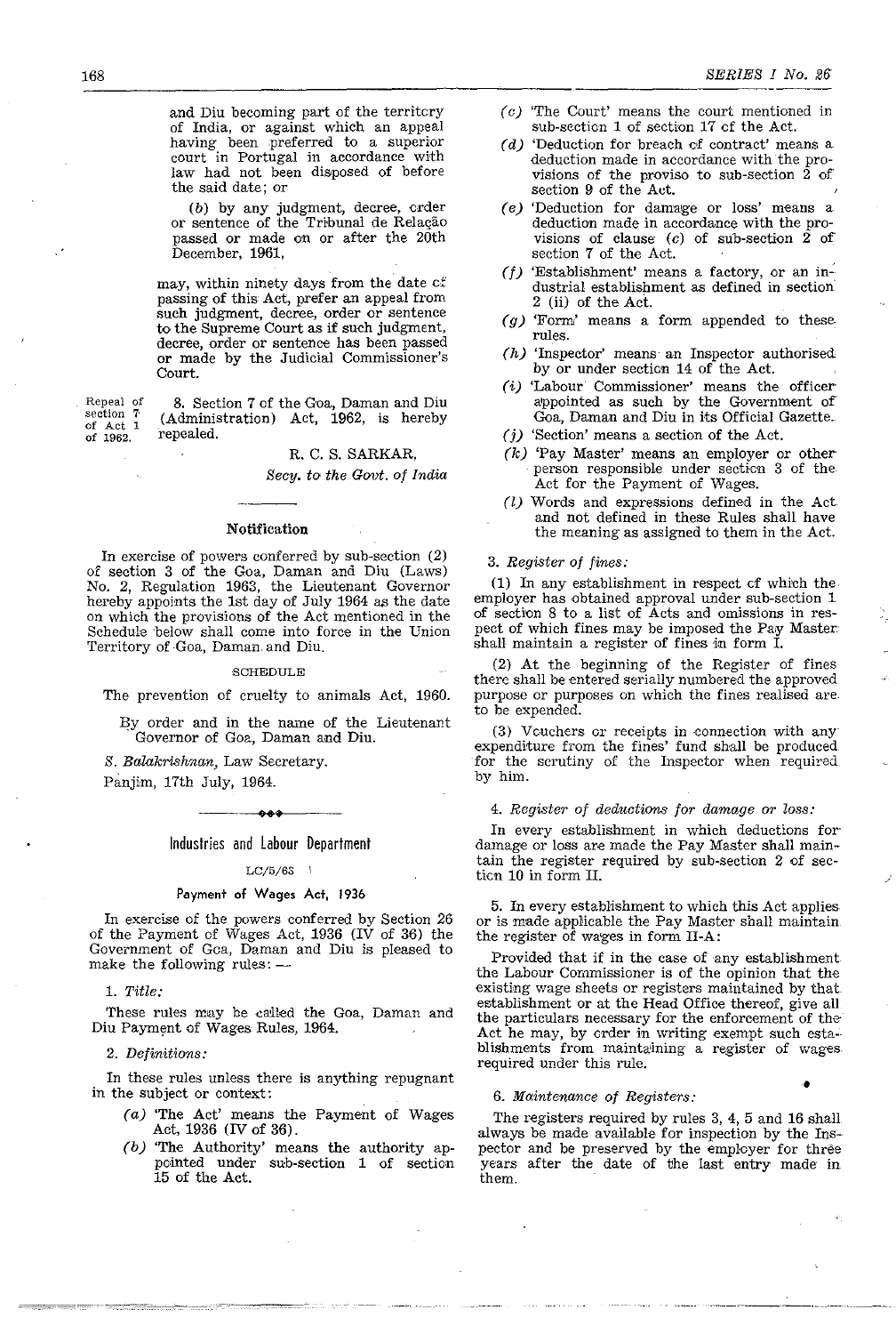# *7. Notice of dates of payment:*

The Pay Master shall display in a conspicuous place at or near the main entrance of the estahlishment a notice in English and in the language of the ,majority of the persons employed therein showing the days on which the wages are to be paid.

8. The Labour Commissioner, shall be the authority competent to approve under sub-section (1) of section  $8$  of the Act,  $a$ cts and omissions in respect of which fines may be imposed and, under sub-section  $(8)$  cf section  $8$ , the purposes on which the proceeds of fines shall he expended.

# *9. Application in respect of fines:*

Every employer requiring the power to impose fines in respect of any acts and omissions on the part of employed person shall send to the Labour Commis**sioner:** 

- $(a)$  A list in English in duplicate clearly defining such acts and emissions and
- *(b)* in case where the employer himself does not intend to be the sole person empowered to impose fines, a list in duplicate showing those appointments of which the incumbents may pass orders imposing fines.

# *10. Approval of list:*

The Labour Commissioner on receipt of the list referred to in rule 9, may, after such enquiry as he considers necessary, pass orders either:

- $(a)$  disapproving the list or
- *(b)* approving the list either in its original form or as amended by him in which case such list as amended by him shall be considered to be the approved list.

Provided that no order disapproving or amending any list shall be passed unless the employer is given an opportunity of showing cause in writing why the list as submitted by him should be approved.

# *11. Posting of list:*

The employer shall display at or near the main entrance of his establishment a copy in English together with a translation thereof in the language of the majority of the persons employed therein, of the list of acts and omissions approved under rule 10.

# *12. Persons authorised to impose fines:*

NO' fine may be imposed by any person other than the employer or a person holding an appointment named in the list submitted under rule 9.

# *13. Procedure in imposing fines and deductions:*

Any person desiring to impose a fine on an employed person or to make a deduction for damage or loss shall explain personally to the said person the act or omission or damage or loss in respect of which the fine or deduction is proposed to be imposed and the amount of the fine or deduction, which it is proposed to impose, and shall hear his explanation in the presence of at least one other employed person.

# *14. Information to paymaster:*

The person imposing a fine or directing the making of a deduction for damage or loss shall at once inform

-----~---- ---------

the paymaster of all the particulars so that the register prescribed in rule  $3$  or rule  $4$  may be duly completed.

# *15. Deductions for breach of contract:*

(1) No deduction for breach of contract shall be made from the wages of an employed person who is under the age of  $15$  years or is a woman.

(2) No deduction for breach of contract shall be made from the wages of any employed person unless:

- (a) There is provision in writing forming part of the terms of the contract of employment requiring him to give notice of the termination of his employment and
	- (i) the period of this notice does not exceed 15 days or the wage period, whichever is less and
	- (ii) the period of this notice does not exceed the period of notice which the employer is required to give of the termination of that employment.
- *(b)* This rule has been displayed in English and in the language of the majcrity of the employed persons at or near the main entrance of the establishment and has been so displayed for not less than one month before the commencement of the absence in respect of which the deduction is made.
- (c) A notice has been displayed at or near the main entrance of the establishment showing the names of the persons from whom the deduction is proposed to be made, the number of days wages to he deducted and the conditions if any on which the deduction shall be remitted.

Provided that where the deduction is proposed to be made from all the persons employed in any department or section of the establishment it shall be sufficient, in lieu of giving the names of persons in such departments or sections, to specify the department or section affected.

(3) No deduction for hreach of contract shaH exceed the wages of the person employed for the period by which the notice of termination of services given falls short of the period of such notice required by the contract of employment.

(4) If anyccnditions have been specified in the notice displayed under clause  $(c)$  of sub-rule 2 no deduction for breach of contract shall be made from any person who has complied with these eondi**tions** 

# 16. *Advances:*

----~-~--- ---"--" ----"----,--~-,, --------

(1) An advance of wages not already earned shall not, without the previous permission of an inspector exceed an amount equivalent to the wages earned by a person during the preceding 4 calendar months or if he has not been employed for that period the wages he is likely to earn during the four subsequent calendar months.

(2) The advance may be recovered in instalments by deductions from wages spread over not more than 18 months. No instalment shall exceed 1/4 of the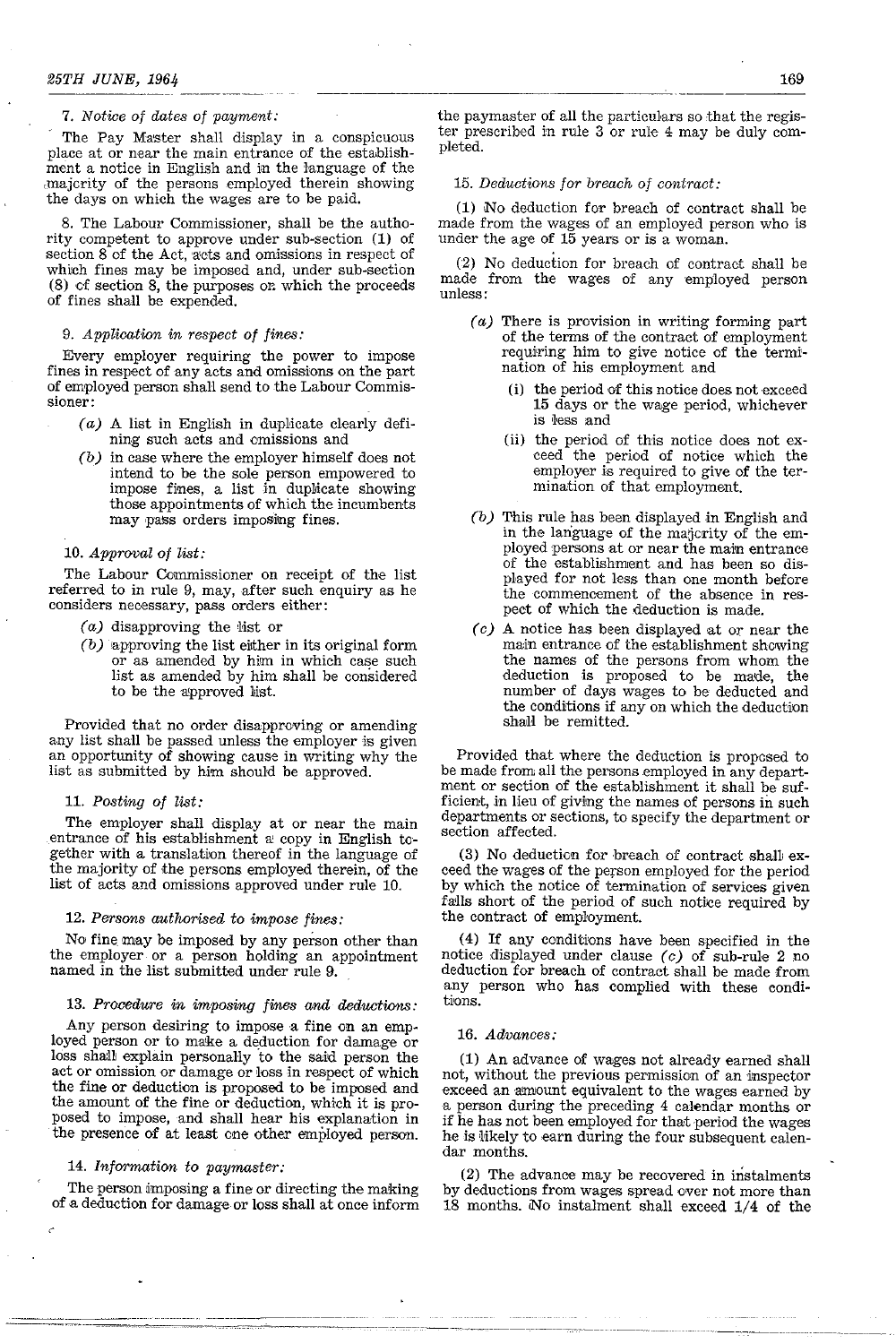wages for the wage period in respect of which the deduction is made.

(3) The amounts of aU advances sanctioned and the repayments thereof shall be entered in a register in form III.

(4) The rate of interest charged for advances granted under sub-rule 1 of this rule shall not exceed  $6\frac{1}{4}$  per cent per annum.

17. Annual return:

Name of the establishment:

The paymaster shall send a return in form IV in respect of his establishment so as to reach the Labour Commissioner not later than 15th February following the end of the calendar year to which the return relates.

18. In every establishment a notice shall be displayed by the paymaster specifying the rates of wages payab}e to all, the persons employed in that establishment other than those who are employed in position of supervision or management.

19. (1) Where the authority or the court as the case may be directs that any cost shall not follow the event, he shall state his reasons for so doing in writing.

(2) The eost which may be awarded shall include:

- $(a)$  the charges necessarily incurred on account of Court fees;
- *(b)* the charges necessarily incurred on subsistence money to witnesses; and
- (0) pleader's fees which shaH ordinarily be Rs. 10/- provided that the Authority or the Court, as the case may be, in any proceedings, may reduce the fee to a sum not less than Rs. 5/- or increase it to a sum not exceeding Rs. 30/-.

(3) When a party engages more pleaders than one to defend a case, he shall be allowed one set of costs only.

20. The Authority or the Court, as the case may be, may fix fees on the payment of which any person entitled to do so may obtain copies of any documents filed with the Authority or the Court, as the case may be:

Provided that the Authority or the Court, as the case may be, may, in consideration of the poverty of the applicant, grant copies free of costs:

*21. Fee8:* 

The fees payable in respect of proceedings under the Act specified in column 1 of the Table below shall be at the rates specified against each of them in column 2 thereof:

|    | <b>TABLE</b> |
|----|--------------|
| 1. |              |

- (i) An application to sum- Twenty five naye paise in mon a witness
- (ii) An application made to<br>the Authority under Authority under
- section 15 of the Act. (iii) An appeal preferred before the District Court under section 17 of the *Act*.

# 22. *Ab8tract8:*

The abstmct of the Act and of the rules made thereunder to be displayed under section '25 shall be in form V.

23. *Penaltie8:* 

able with fine which may extend to two hundred rupees.

# FORM I

### Register of fines

, I Wages payable \* f the<br>dan<br>No.  $\left| \right.$  Designation Date on<br>which fine<br>was imposed  $\begin{array}{|c|c|c|c|}\n\hline\n\text{L1} & \text{S1} & \text{Date} & \text{or} \\
\hline\n\text{L2} & \text{E1} & \text{where} & \text{which} \\
\text{M1} & \text{E1} & \text{finite} & \text{or} \\
\text{total} & \text{times} & \text{in} \\
\hline\n\end{array}$ omis<br>for<br>fine<br>posed  $5^{\circ}$ Whether<br>
workman<br>
showed cause<br>
against fine<br>
or not. If so,<br>
enter date Department ......<br>አളം Amount<br>fine of officer<br>
imposing<br>
fine  $\frac{36}{100}$ <br> $\frac{1}{100}$ <br> $\frac{1}{100}$ <br> $\frac{1}{100}$ ame<br>workne<br>fine<br>Ticket<br>Ticket I Remarks Amount  $\frac{1}{2}$   $\begin{array}{c|c|c|c|c} \n\frac{1}{2} & \frac{1}{2} & \frac{1}{2} & \frac{1}{2} & \frac{1}{2} & \frac{1}{2} & \frac{1}{2} & \frac{1}{2} & \frac{1}{2} & \frac{1}{2} & \frac{1}{2} & \frac{1}{2} & \frac{1}{2} & \frac{1}{2} & \frac{1}{2} & \frac{1}{2} & \frac{1}{2} & \frac{1}{2} & \frac{1}{2} & \frac{1}{2} & \frac{1}{2} & \frac{1}{2} & \frac{1}{2} & \frac{1}{2} & \$  $\begin{bmatrix} \vec{B} \\ \vec{B} \\ \vec{C} \\ \vec{B} \end{bmatrix}$   $\begin{bmatrix} H_{\vec{a}} \\ \vec{C} \\ \vec{C} \end{bmatrix}$  total times<br>recovered recovered I vas  $Z$  | F  $\begin{array}{c|c|c|c|c|c} \hline \end{array}$  1 2  $\begin{array}{|c|c|c|c|c|c|c|c|c|} \hline \end{array}$  3 4 8 | 5  $6 \qquad \qquad 7$  $9 \mid 10 \mid 11 \mid 12 \mid 13$ 1 ............ 1. J I <sup>I</sup> !H H.L .... - ··········1 ····1·· ························f·:··· ...... ·1 ...| : .. ············1' j'" I . . . . . .. . . . . . . . . . . . . .. ....... 1 I ···•·•·· .. :1

.. By "Wages Payable" is meant the gross wages earned by a workman: For time workers the wages due for the pay period less deductions for absence from duty: For piece workers the wages due on production in both cases without deductions for fines or for services rendered by the employer.

+ Here enter month if payment is made by the month. In the case of other pay periods. enter 'week', 'fortnight' or 'hapta' as the case may be, giving the dates covered by the pay period.

 $~\cdot$  . The constraint of the constraint of the constraint of the constraint of the constraint of the constraint of the constraint of the constraint of the constraint of the constraint of the constraint of the constraint

One per cent of the amount 'Of .claim or Re. 1/-, which ever .is *less.*  The same rate of fees as is chargeable in respect of the memorandum of appeal if filed in accordance with the provisions of the Civil

> .. ,

Law in force.

respect of each witness.

2.

Any breach of any of these rules shall be punish-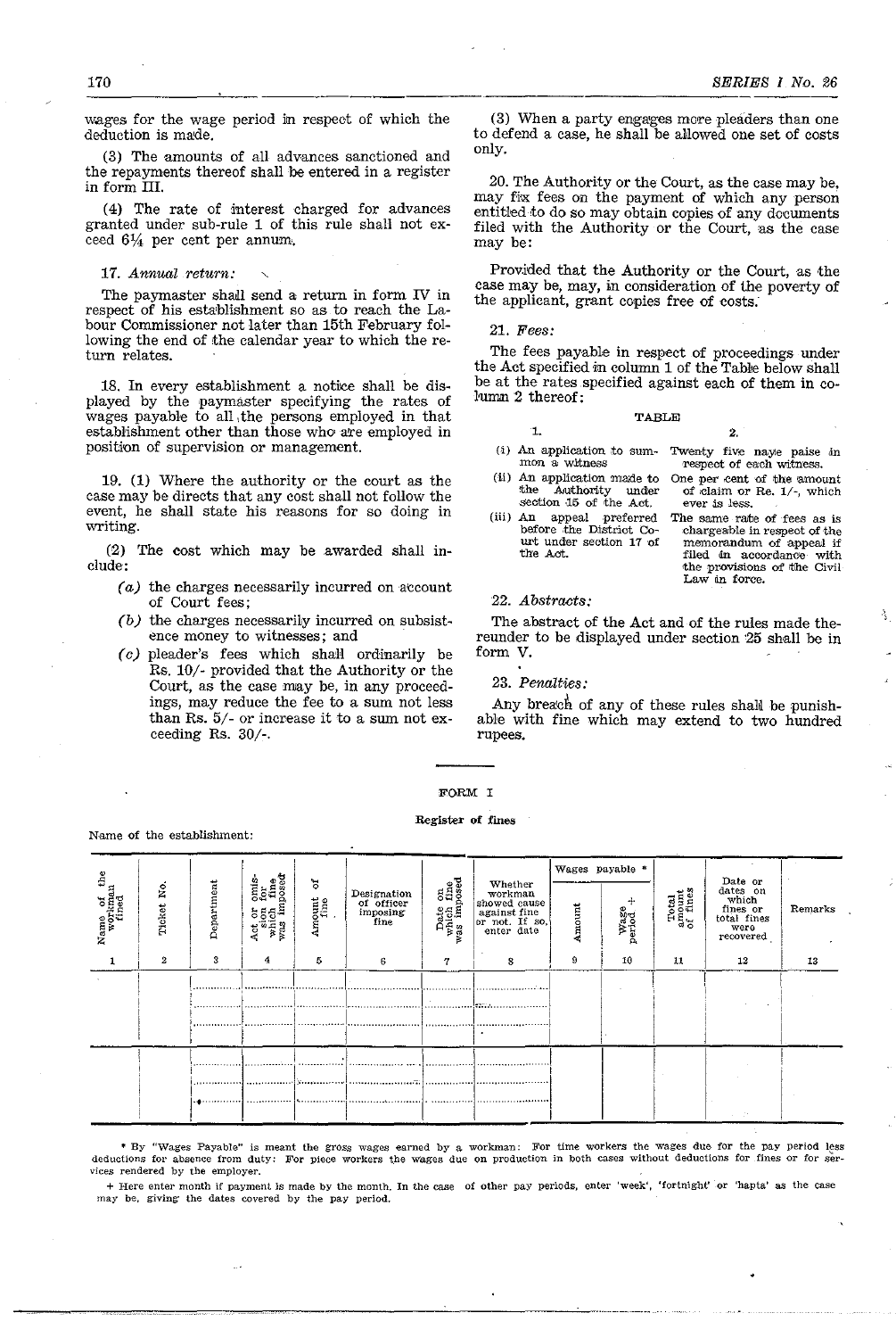FORM II

# Register of deductions for damage or loss caused to employer through the neglect or default of employed persons in respect of goods expressly entrusted to them for custody

Name of the establishment:

| $\overline{X}$<br>$\vec{\varpi}$ | Name of<br>the<br>workman | Ticket No. Department | $\begin{array}{c}\textbf{D} \textbf{a} \textbf{m} \textbf{a} \textbf{g} \textbf{s}\\\textbf{or} \textbf{loss}\\\textbf{caused}\end{array}$ | Designa-<br>Amount<br>tion of<br>of deduc-<br>officer<br>tion im-<br>impos-<br>posed<br>ing de-<br>duction |  | Date<br>when<br>deduc-<br>tion<br>imposed | and the contract part of the contract<br>Whether<br>workman<br>showed<br>cause<br>against<br>deduc-<br>tion<br>or not | No. of ins-<br>talments.<br>if any, in<br>which de-<br>duction is<br>proposed<br>to be re-<br>covered | Date on<br>which<br>total<br>amount<br>of deduc-<br>tion im-<br>posed was<br>realised | Remarks |  |
|----------------------------------|---------------------------|-----------------------|--------------------------------------------------------------------------------------------------------------------------------------------|------------------------------------------------------------------------------------------------------------|--|-------------------------------------------|-----------------------------------------------------------------------------------------------------------------------|-------------------------------------------------------------------------------------------------------|---------------------------------------------------------------------------------------|---------|--|
|                                  |                           |                       | 5                                                                                                                                          | 6                                                                                                          |  |                                           |                                                                                                                       | 10                                                                                                    | 11                                                                                    | 12      |  |
|                                  |                           |                       |                                                                                                                                            |                                                                                                            |  |                                           |                                                                                                                       |                                                                                                       |                                                                                       |         |  |

# FORM II-A

(See Rule Five)

|  | Register of Wages. |  |
|--|--------------------|--|

 $to$ 

For the month of

Period from

|                  |                  |                    |            |                              | -7                                                              |                 |                                               |                     |                                                  |                     |                      |            |                                           |                           |                                                     | Wages payable//      |
|------------------|------------------|--------------------|------------|------------------------------|-----------------------------------------------------------------|-----------------|-----------------------------------------------|---------------------|--------------------------------------------------|---------------------|----------------------|------------|-------------------------------------------|---------------------------|-----------------------------------------------------|----------------------|
| Number<br>Ser al | Ticket<br>Number | Name<br>full<br>in | Occupation | ctual rate<br>of wages<br>×. | f Dear-<br>Allow-<br>any **<br>ð<br>Ξ<br>Rate<br>ness<br>ance i | present<br>Days | Total days<br>and Hours<br>overtime<br>worked | Rate of<br>overtime | Total piece<br>rate produc-<br>tion $\mathbf{f}$ | Normal<br>earnings. | Overtime<br>earnings | Total wage | Dearness<br>allowance<br>earned<br>if any | Wages for<br>leave period | $\frac{6}{3}$<br>$\frac{3}{2}$<br>Amount<br>lums 13 | Other allow<br>ances |
|                  | 2                | 3                  | 4          | 5                            | 6                                                               | 7               | 8                                             | 9                   | 10                                               | 11                  | 12                   | 13         | 14                                        | 15                        | 16                                                  | 17                   |
| $\sim$           |                  |                    |            |                              |                                                                 |                 |                                               |                     |                                                  |                     |                      |            |                                           |                           |                                                     |                      |

 $\textbf{FORM}$  II-A -- condt.

# Deductions on account of

| $18 -$ | 19. | ទី៦មួ<br>20 | House accom-<br>modation sup-<br>plied by the<br>employer<br>21 | neniti<br>servi<br>₹<br>22 | Recovery of<br>advances or<br>for adjust-<br>ment of over-<br>-payment of<br>wages<br>23 | н<br>∽<br>$2\epsilon$ | Deductions<br>required to<br>be made by<br>the order of<br>a Court or<br>the competent.<br>authority<br>25 | Subscrip-<br>$\frac{1}{2}$ tions to $\frac{1}{2}$ to $\frac{1}{2}$<br>-or<br>advances<br>from provi-<br>dent fund<br>26 | Payment of co-<br>-operative socie-<br>ties or to a sche-<br>me of insurance<br>maintained by<br>the Indian Post<br>Office<br>27 | ರ ಜ<br>28 | z.<br>20 | 53 | -31 |
|--------|-----|-------------|-----------------------------------------------------------------|----------------------------|------------------------------------------------------------------------------------------|-----------------------|------------------------------------------------------------------------------------------------------------|-------------------------------------------------------------------------------------------------------------------------|----------------------------------------------------------------------------------------------------------------------------------|-----------|----------|----|-----|
|        |     |             |                                                                 |                            |                                                                                          |                       |                                                                                                            |                                                                                                                         |                                                                                                                                  |           |          |    |     |
|        |     |             |                                                                 |                            |                                                                                          |                       |                                                                                                            |                                                                                                                         |                                                                                                                                  |           |          |    |     |

\* Here enter month if payment is made by the calendar month. In the case of other wage periods, enter 'W', 'Fortnight' of 'Hapta', as the case may be, giving the dates covered by the pay period.

\*\* Where the rate of dearness allowance is uniform for all workers, the rate may be mentioned against the first name only. £ To be filled in, if the worker is employed on piece rate basis.

// By "Wages payable" is meant gross wages earned by a workman.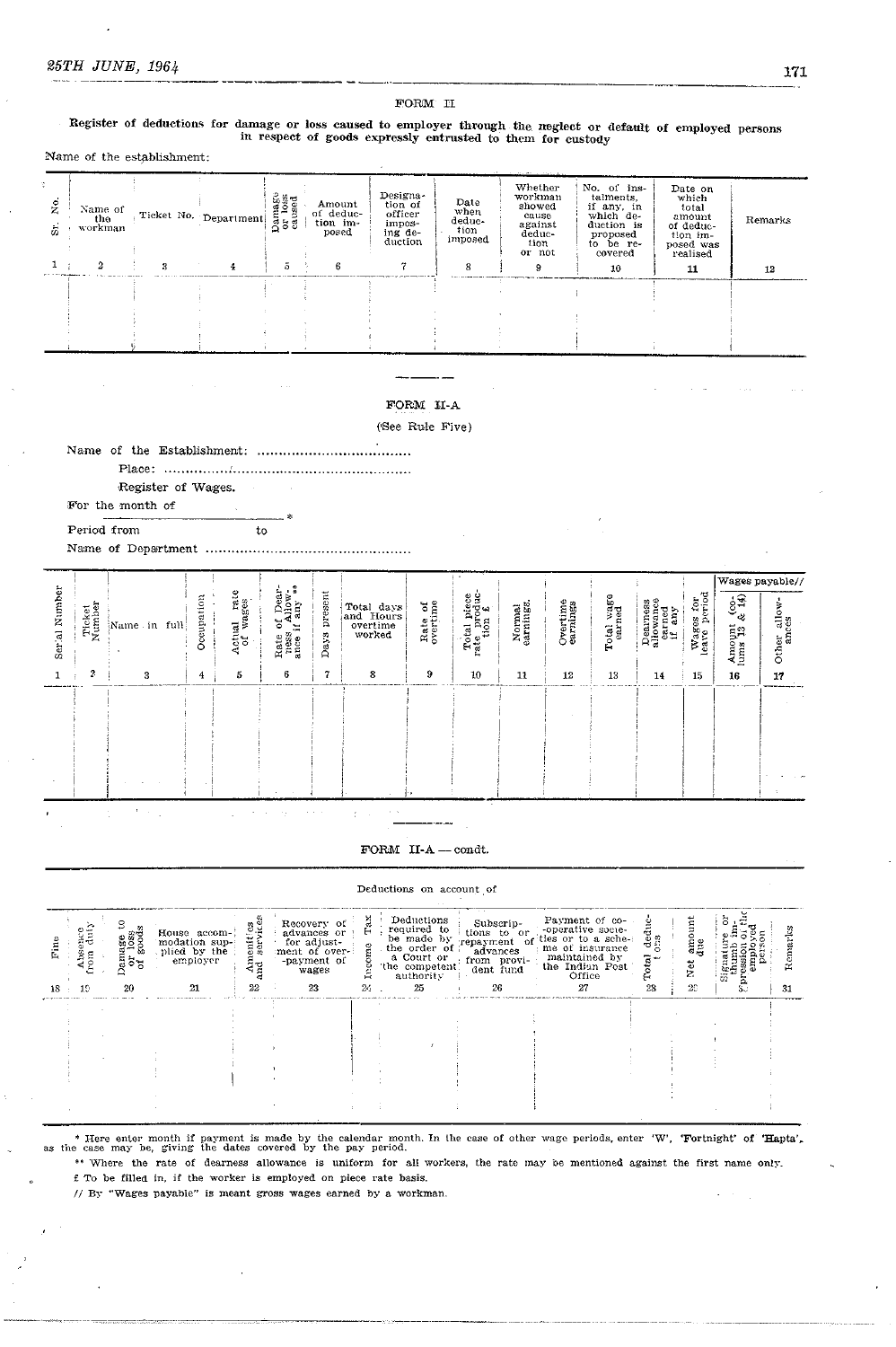# **ROBM** III

# Register of advances made to employed persons

# Name of the establishment:

| $\ddot{\phantom{1}}$<br>S. No. | Name                      | Ticket num-<br>ber | market control<br>Department | Date and<br>amount of for which<br>advances made advances made | Purpose (s) | No. of instal-<br>ments by<br>which advance ments granted<br>to be repaid | Postpone- | Date on<br>which total<br>amount re-<br>paid | المحاولة<br>Remarks |
|--------------------------------|---------------------------|--------------------|------------------------------|----------------------------------------------------------------|-------------|---------------------------------------------------------------------------|-----------|----------------------------------------------|---------------------|
| in the co                      | 2 <sup>o</sup><br>Georgia |                    |                              |                                                                |             |                                                                           |           |                                              | 10                  |
| -----------                    |                           |                    |                              |                                                                |             |                                                                           |           |                                              |                     |
|                                |                           |                    |                              |                                                                |             |                                                                           |           |                                              |                     |
|                                |                           |                    |                              |                                                                |             |                                                                           |           |                                              |                     |
|                                |                           |                    |                              |                                                                |             |                                                                           |           |                                              |                     |
|                                |                           |                    |                              |                                                                |             |                                                                           |           |                                              |                     |
|                                |                           |                    |                              |                                                                |             |                                                                           |           |                                              |                     |
|                                |                           |                    |                              |                                                                | $\sim$      |                                                                           |           |                                              |                     |
|                                |                           |                    |                              |                                                                |             |                                                                           |           |                                              |                     |

# FORM IV

### **Annual Return**

### Wages and Deductions from Wages

Return for the year ending 31st December, 19...

1.  $a)$  Name of the factory or establishment and postal address b) Industry.

2. Number of days worked during the year.

\* 3.  $\dot{a}$ ) No. of man - days worked during the year.

| Persons receiving less | Persons receiving Rs. 200/- and |
|------------------------|---------------------------------|
| than Rs. 200/-         | more but less than Rs. 400/-    |
| Adults.<br>Children.   |                                 |

|  | \$ 3. b) Average daily No. Persons receiving Rs. 200/- and more of persons employ-less than Rs. 200/- but less than $\frac{200}{R}$ have ed during the year. |  |  |  |  |  | Persons receiving<br>$Rs.400/-$ |  |
|--|--------------------------------------------------------------------------------------------------------------------------------------------------------------|--|--|--|--|--|---------------------------------|--|
|--|--------------------------------------------------------------------------------------------------------------------------------------------------------------|--|--|--|--|--|---------------------------------|--|

# Adults.

Children.

c) Gross amount paid as remuneration to persons getting<br>less than Rs. 200/- including deduction under section<br> $7(2)$  .................... of which the amount due to profit<br>sharing bonus is ................................ 

d) Gross amount paid as remuneration to persons getting<br>Rs.  $200/-$  and more but less than Rs.  $400/-$  including 

4. Total wages paid including deductions under section 7(2) on the following accounts:

| Persons receiving less | Persons receiving Rs. 200/- and |
|------------------------|---------------------------------|
| than Rs. $200/$        | more but less than Rs. 400/-    |
|                        |                                 |

- a) Basic Wages including overtime wages and non-profit sharing bonus.
- Dearness and other allowances in cash.
- c) Arrears of pay in respect<br>of previous year paid during the year.
- 

Number of cases and amount realised as:

| Persons receiving less<br>than Rs. $200/-$                                                     |        | Persons receiving Rs. 200/- and<br>more but less than Rs. 400/- |              |                                                           |  |  |  |
|------------------------------------------------------------------------------------------------|--------|-----------------------------------------------------------------|--------------|-----------------------------------------------------------|--|--|--|
| No. of Cases                                                                                   | Amount |                                                                 | No. of cases | Amount                                                    |  |  |  |
| a) Fines.                                                                                      |        |                                                                 |              |                                                           |  |  |  |
| b) Deductions for<br>damage or loss                                                            |        |                                                                 |              |                                                           |  |  |  |
| c) Deductions for<br>breach of con-<br>tract.                                                  |        |                                                                 |              |                                                           |  |  |  |
| 6. Disbursement from the fine fund<br>a)<br>$\bm{b}$<br>$\mathfrak{c}$ )<br>$\boldsymbol{d}$ ) |        |                                                                 | Purpose      | Amount                                                    |  |  |  |
| 7. Balance of fines fund in hand at the end of the year                                        |        |                                                                 |              |                                                           |  |  |  |
|                                                                                                |        |                                                                 |              | Signature $\dots\dots\dots\dots\dots\dots\dots\dots\dots$ |  |  |  |
|                                                                                                |        |                                                                 |              | Designation                                               |  |  |  |

\* This is the aggregate number of attendances during the year. \$ The average daily number of persons employed during the year is obtained by dividing the aggregate number of attendances during

the year by the number of working days. £ Money value of concessions should be obtained by taking the difference of the cost price paid by the employer and the actual price paid by the employees for supplies of essential commodities given free or at concessional rates.

# FORM V

### Abstract of the payment of wages Act, 1936, and the Rules made thereunder

# To whom the Act Applies

1. The Act applies to the payment of wages to persons in the establishment receiving less than Rs.  $400$  a month.

2. No employed persons can give up by contract, or agreement, his rights under the Act.

### Definition of wages

 $3.$   $\ll$  Wages» means all remuneration payable to an employed person on fulfilment of his contract of employment.

It includes bonus or any remuneration if payable in terms of a settlement or an award, any remuneration for overtime<br>work, or for holidays or leave period and any sum payable<br>for want of a proper notice of discharge.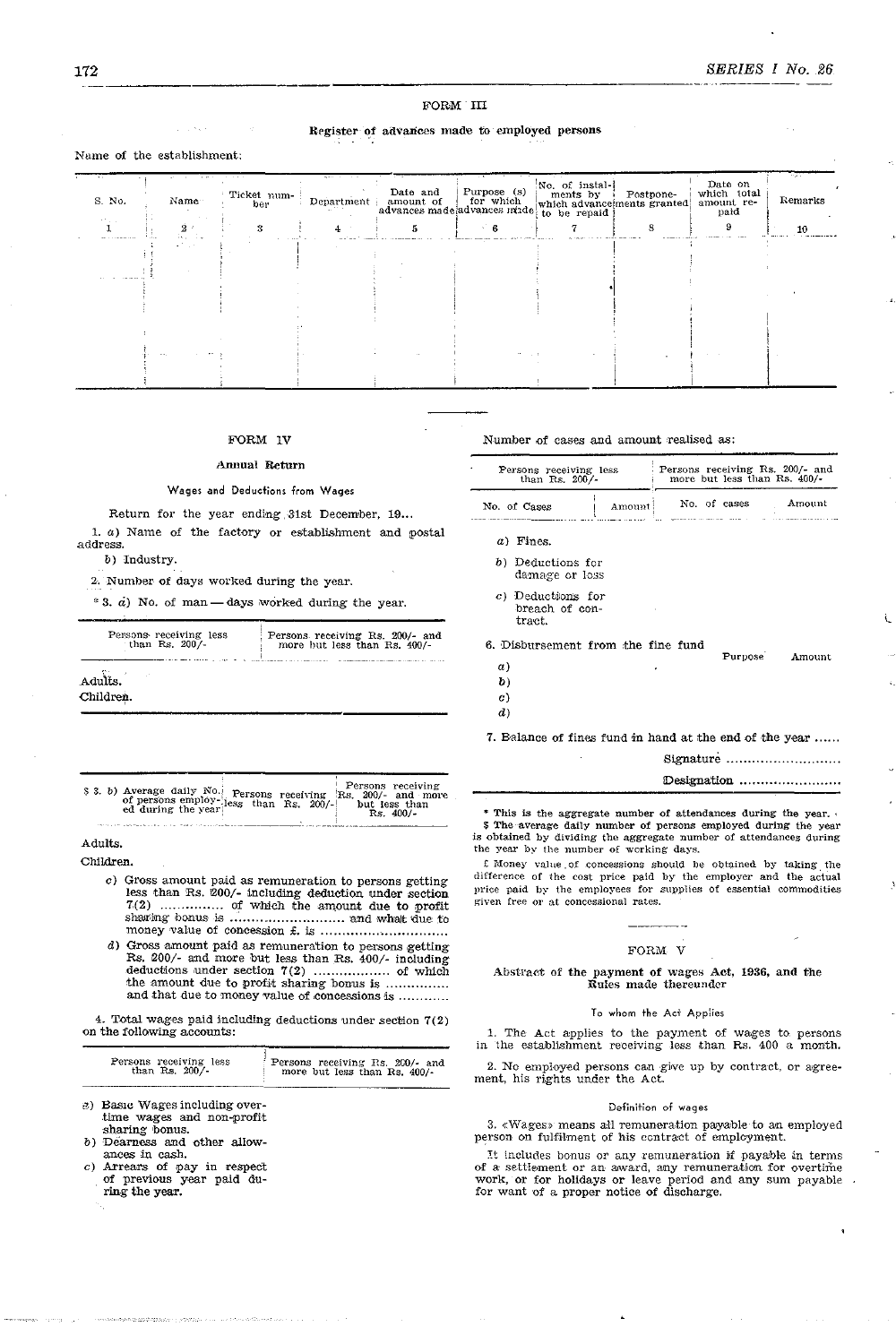### It excludes-

 $(a)$  the value of house accommodation, supply of light, water, medical attendance, or other amenity or of any service excluded by the State Government;

 $(b)$  the employer's contribution to a pension or provident  $f$ <sub>11</sub> $d$ <sup> $\cdot$ </sup>

(c) travelling allowance or concession or other special expenses entailed by the employment;

 $(d)$  any gratuity payable on discharge.

# Responsibility for and method of payment

4. The manager of the factory is responsible for the payment under the Act of Wages to persons employed under him, and any contractor employing persons is responsible for payment to the persons he employs and in the case o trial establishment the person responsible, if any, and employer are jointly and severally responsible for such payment.

5. Wage-periods shall be fixed for the payment of wages at intervals not exceeding one month.

6. Wages shall be paid on a working day within 7 days of the end of the wage period (or within 10 days if  $1,000$  or more persons are employed).

The wages of a person discharged shall be paid not later than the second working day after his discharge.

7. Payments in kind are prohibited.

### Fines and deductions

8. No deductions shall be made from wages except those authorised under the Act (See paragraphs 9-15 below).

9. (1) Fines can be imposed only for such acts and Omis-9. (1) sines can be imposed only for such a state of the Labour Sions as the employer may, with the previous approval of the Labour Commissioner, specify by a notice displayed at or near the main entrance of the establishm

- $(2)$  Fines
	- $(a)$  shall not exceed three naye paise in the rupee;
	- (b) shall not be recovered by instalments, or later than sixty days of the date of imposition;
	- $(c)$  shall be recorded in a register and applied to such purposes beneficial to the employed persons as are approved by the Labour Commissioner;
	- $(d)$  shall not be imposed on a child.

10.  $(a)$  Deductions for absence from duty can be made only on account of the absence of the employed person at times on account or the absence of the employed person at tunes<br>when he should be working, and such deductions must not<br>exceed an amount which is in the same proportion to his<br>wages for the wage period, as the time he was absent

 $(b)$  If ten or more employed persons, acting in concert, absent themselves without reasonable cause, and without due notice, the deduction for absence can include wages for eight days in lieu of notice, but.

 $(1)$  no deduction for breaking a contract can be made from a person under 15 or a woman;

(2) there must be a provision in writing which forms part (2) there must be a provision in writing which forms part<br>of the contract of employment, requiring that a specific<br>period of notice of intention to cease work not exceeding<br>15 days or the period of notice which the employ

 $(3)$  the above provision must be displayed at or near the main entrance of the factory, or industrial establishment;

 $(4)$  no deduction of this nature can be made until a notice that this deduction is to be made has been posted at or near<br>the main entrance of the factory or industrial establishment;

(5) no deduction must exceed the wages of the employed person for the period by which the notice he gives of leaving<br>employment, is less than the notice he should give under his contract.

11. Deductions can be made for damage to or loss of goods expressly entrusted to an employed person or for loss of money for which he is required to account, where such damage or loss is due to his neglect or default.

Such deduction cannot exceed the amount of the damage or loss caused and can be made only after giving the employed person an opportunity for explanation.

12. Deductions can be made, equivalent to the value thereof, Ex. Detuctions can be made, equivalent to the value of the than<br>tools and raw material) supplied by the employer, provided<br>these are accepted by the employed person as a part<br>of the terms of his employment and have in the amenities and services authorised by order of Government

13.  $(a)$  Deductions can be made for the recovery of advances, or for adjustment of over-payment of wages.

(b) Advances made before the employment began can only be recovered from the first payment of wages for a complete wage period but no recovery can be made of advances given for travelling expenses before employment began.

(c) Advances of unearned wages can be made at the paymaster's discretion during employment but must not exceed the amount of four months' wages without the permission of an Inspector.

These advances can be recovered by instalments, spread over not more than 18 months and the instalments must not exceed one-fourth of the wages for any wage-period.

14. Deductions can be made for subscription to and for<br>repayment of advances from any recognished provident fund.

Deductions can be made for payment to co-operative  $15.$ societies approved by the State Government or to the postal insurance, subject to any conditions imposed by the State Government.

### Inspections

16. An Inspector can enter on any premises, and can exercise powers of inspection (including examination of docu-<br>ments and taking of evidence) as he may deem necessary for carrying out the purposes of the Act.

# Complaints of deductions or delays

17. (1) Where irregular deductions are made from wages or delays in payment take place, an employed person can of detays an including take phase include the presenting details and calculate an application in the presentined form within six months to the Autority appointed by the State Government for the purpose. An application dela shown.

 $\left( 2\right)$ 'An Inspector under the Act or any legal practitioner, or when authorised in writing by the employed person any official of a registered trade union, or with the permission of the dathbority, any other person can also apply to the Authority for a directoin under section 15 (3) on behalf of an employed person. In case an employed person is dead, his legal representative can also make an applic similar direction.

(3) A single application may be presented by, or on behalf of, any number of persons belonging to the same factory or industrial establishment the payment of whose wages has been delayed.

# Action by the Authority

18. The Authority may award compensation to the em-18. The Exitency may award compensation to the em-<br>ployed person in addition to ordering the payment of de-<br>layed wages or the refund of illegal deductions. It may<br>also direct the payment of such compensation in cases, whe before the disposal of the application.

If a malicious or vexatious complaint is made, the Authority<br>may impose a penalty not exceeding Rs. 50 on the applicant and order that it be paid to the employer.

# Appeal against the Authority

19. An appeal against a direction made by the Authority may be preferred, within 30 days, to the District Court:

 $(a)$  by the paymaster if the total amount directed to be paid exceeds Rs. 300;

(b) by an employed person or any legal practitioner or any official of a registered trade union authorised in writing to act on his behalf or any Inspector under the Act or any<br>other person authorised by an authority to make an appli-<br>cation under sub-section (2) of section 15 and in the case of death of the employed person, his legal representative, if the total amount of wages withheld from him or his co-work-<br>ers, exceeds Rs. 50;

 $(C)$  by a person directed to pay a penalty for a malicious or vexatious application.